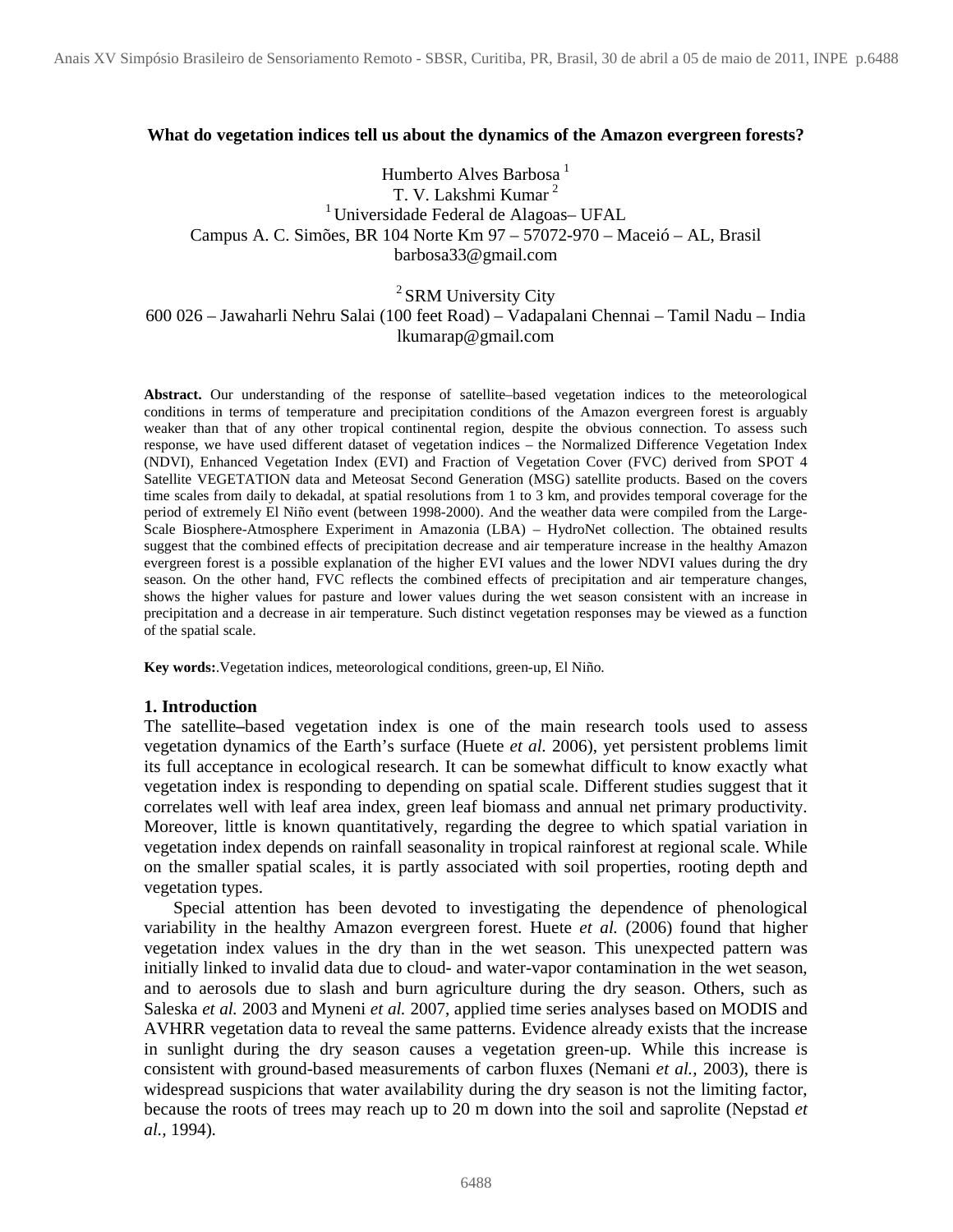In fact, the results above may be viewed in terms of the distinct responses of the disturbed forests and pasture with a shallow rooting system that shows green-up prevailing during the rainy season. These conditions, in turn, are confirmed by the increase in LAI of healthy Amazon evergreen forests. Locally, this increase is typically triggered by the rainy season. This is of particular interest within the scope of climate research. Because more leaves, evapotranspiration will also increase but, as decreased surface temperature favors lower evaporation. And hence the Amazon rain forest itself triggers the rainy season, which is a great example of surface-atmosphere interaction.

Based on the results of Huete *et al.* 2006, our central objective, is to explore some new daily Fractional Vegetation Cover (FVC) and dekadal NDVI S10 VEGETATION products received through EUMETCast service's EUMETSAT (Europe's meteorological satellite agency) to characterize the spatial and seasonal variations between undisturbed forests and pasture sites across the Amazonian region. We use the equivalent sites from the Large-Scale Biosphere-Atmosphere Experiment in Amazonia (LBA) Project in multiple years 1998, 1999 and 2007 to verify whether or not the green-up conditions prevailing during the dry season?

#### **2. Material and Methods**

The Amazonian region is very important in the global climate system. It consists of a mosaic of ecosystems and land cover types including grassland, shrubland, flooded forests, deciduous florets, seasonal forests, and rainforests. Primary rain forest is vertically structured into at least five layers: the overstory, the canopy, the understory, the shrub layer, and the forest floor (Figure 1). Changes of precipitation regime in the region are known to be associated with changes of path of storm-tracks that are partially controlled by a few specific large-scale modes of atmospheric circulation, such as the El Niño-Southern Oscillation (ENSO) events. Such El Niño changes in the precipitation regime are directly associated to major impacts in the vegetation dynamics and the frequency of wild fires. As precipitation is the main driver of land surface hydrological cycle, other major hydrological indicators will also change correspondingly. Soil moisture progressively decreases; so will runoff and river discharge, reducing the water available for Amazon evergreen forests. They are known to have deep rooting systems, which are thought to maintain evapotranspiration at high levels even during seasonal drought conditions (Nepstad *et al.,* 1994).



Figure 1. The Amazonian region and its land cover types.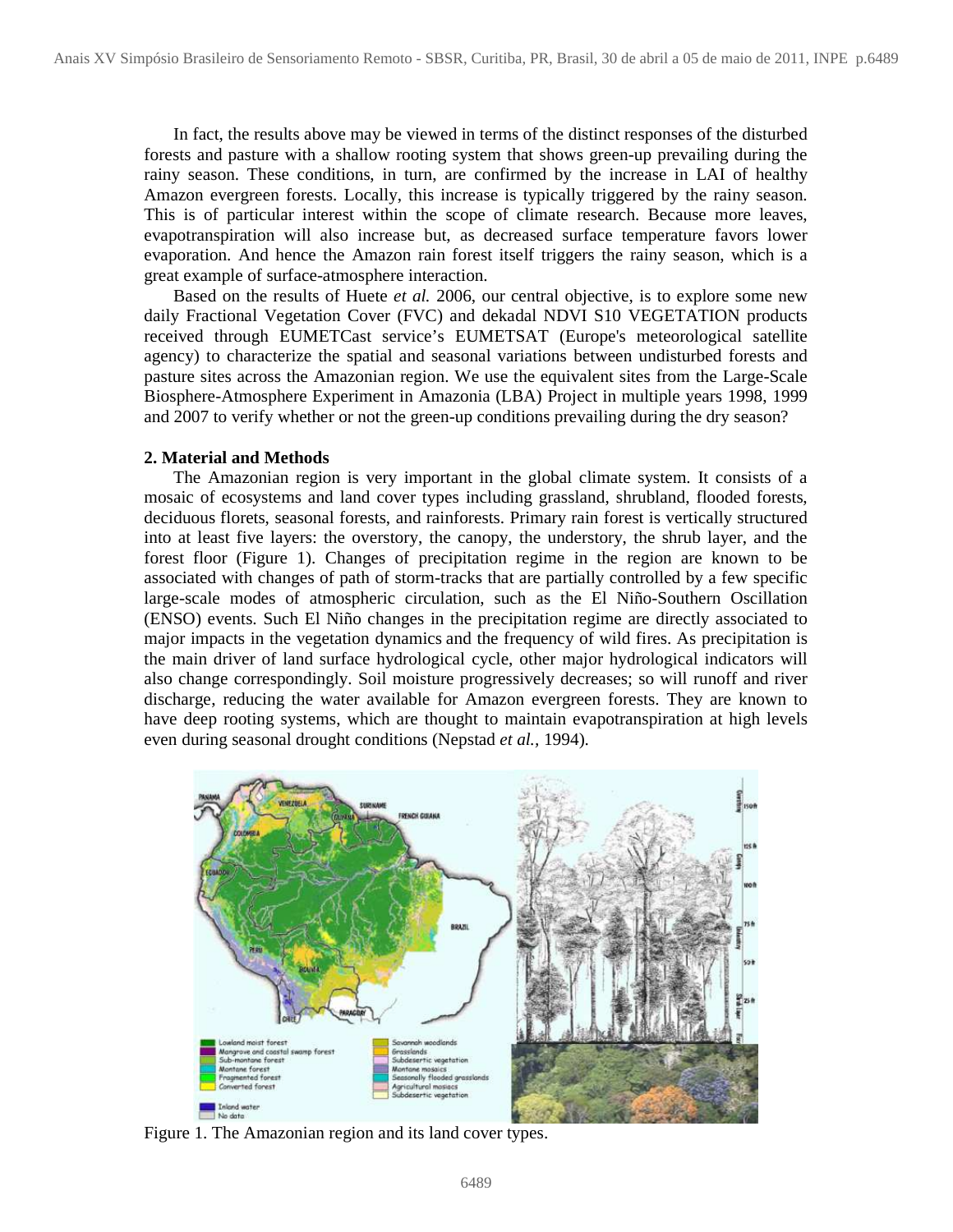The LAPIS (Laboratório de Análise e Processamento de Imagens de Satélites in Portuguese – http//www.lapismet.com) laboratory receives 10-day vegetation indices derived from SPOT-VEGETATION (VGT) and daily FVC derived from MSG-SEVIRI data products for the whole South America data by means of a satellite antenna pointed towards the NSS-806 satellite (EUMETCast service) in a GRIB (or HDF5) format which is not recognized by readily available remote sensing software packages. Three spectral bands: blue (0.43- 0.47µm), red (0.61-0.68 µm), and NIR (0.78-0.89 µm) from VGT data are from http://free.vgt.vito.be, and then both the NDVI and Enhanced Vegetation Index (EVI) indices are derived from 10-day.

The main purpose of the LAPIS is to develop tools to retrieve parameters related with land, land-atmosphere interactions, and biospheric applications, using data from satellites, with special emphasis on Meteosat Second Generation (MSG) satellites. Due to the different spectral band definitions, also the influence of the atmospheric perturbations will be different for VGT and AVHRR. Due to their intrinsically different spatial and spectral bands, and also the influence of the atmospheric perturbations are regarded separately for both NDVI and Fraction Vegetation Cover (FVC). The VGT sensor was specifically designed for vegetation monitoring purposes, whereas MSG Spinning Enhanced Visible and InfraRed Image (SEVIRI) is mainly intended for operational meteorological monitoring.

The S10 VEGETATION product is a 10 day compositing obtained from the maximum composites values (MVC) of NDVI and EVI from all the images acquired of a location within a 10 day period. The VGT sensor on board the polar orbiting SPOT satellites captures data at a spatial resolution of approximately 1km with a daily repeat cycle at an altitude of around 820 km. The product was pre-processed by the Flemish Institute for Technological Research (VITO) using a consistent processing algorithm including geometric, radiometric, and atmospheric corrections.

The FVC product is an operational level product generated daily from SEVIRI data for the full MSG disk. The SEVIRI sensor operates with 12 spectral bands – two of which are especially useful for vegetation studies – which provides measurements with a ground resolution of 3×3 km<sup>2</sup> at the sub-satellite point every 15 minutes at 0°N, 0°W ~36 thousand km above the Earth's surface. The FVC product user manual, also available on the LSA – SAF website (http://landsaf.meteo.pt/) describes FVC as representative of the fraction of vegetation on a flat background covered by vegetation. This product is able to report a per pixel value which indicates the proportion of vegetation cover for that pixel. It is derived by a spectral mixture analysis which is designated by the difference vegetation index – rather than the NDVI that is the difference of the NIR and red channels (LSASAF 2008c). The FVC data range from 0 to 1.

Monthly rainfall data were extracted from LBA-HydroNet collection. The point data collected for the forest (10.09°S, 61.55°W) and pasture (10.45°S, 62.22° W) land covers to validate 10-day NDVI and EVI products. This data were downloaded from www.lbahydronet.sr.unh.edu/. The processing analysis was carried out using Matlab 7.5. Further temporal profiles were generated for both monthly average 10–day NDVI (EVI) and monthly mean precipitation values for both forest and pasture land covers for the period April through December for the years 1998 and 1999. Monthly maximum and minimum air temperatures were computed as seasonal mean from the corresponding daily period (1982-1995) for the two land covers to show a possible explanation of the temperature and precipitation conditions in driving their seasonal variability.

We are interested in whether the healthy Amazon rain forest has higher vegetation values in the dry than in the wet season. To further investigate this issue, a temporal comparison of the monthly average NDVI (EVI) and the monthly average precipitation values for both forest and pasture land covers for the period April through December for the years 1998 and 1999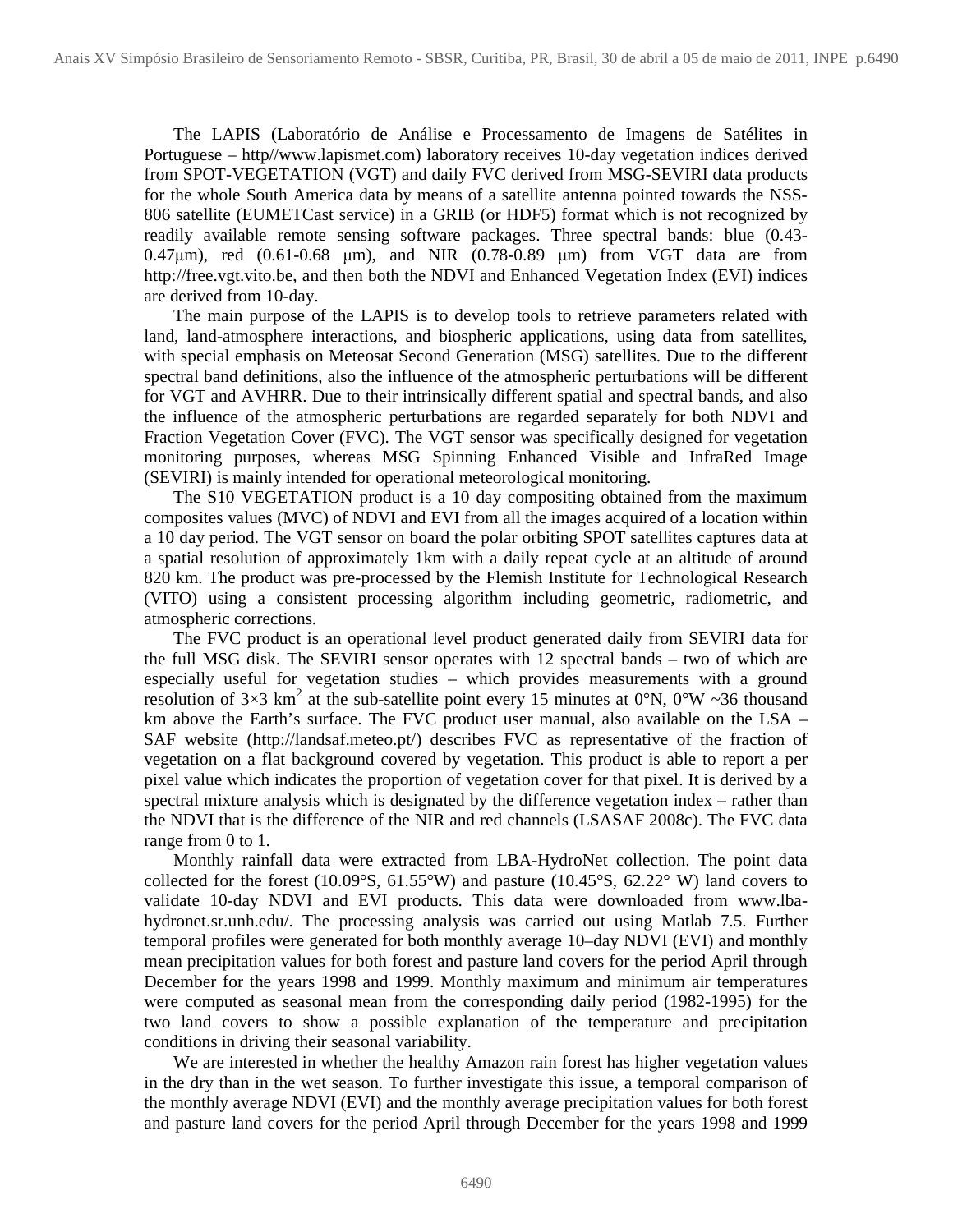was carried out. Pearson's correlation was calculated for the comparisons, with NDVI (EVI) as the independent variable and its spatially standard deviation as the dependant for the period of 1998-2000.

We coupled daily plots of rainfall and 10-day NDVI (EVI) into monthly averages for the period April through December for the years 1998 and 1999. This effort, though, relied on daily changes in the FVC annual cycle at four sites for the year of 2007. The distribution of the four main land cover types is depicted in two Santarém forest sites, km 83 (3.03 S, 54.97W) (site plot #1) and km 67 (2.86 S, 54.96 W) (site plot #2) are in the Floresta Nacional do Tapajós in the state of Pará. Another forest site is in the Floresta Nacional do Caxiuanã (1.75 S, 51.45 W) (site plot #3) near the mouth of the Amazon River. The forest conversion sites Altamira (3.24 S, 52.3 W) (site plot #4). The reason for the selection of this period was to have a significant influence on humid and drought conditions in the region, with extreme El Niño years (i.e., 1998 and 2007) generally associated to below normal precipitation, whereas above normal precipitation is recorded during La Niña years (i.e., 1999). In order to draw a more conclusive picture for the green-up conditions prevailing during the dry season, the maps of NDVI and EVI (1998 and 1999) and FVC (2007) were also analyzed over the during the periods of the year characterized by more (less) intense vegetation activity.

## **3. Results**

## **3.1 Seasonal 10-day SPOT NDVI, 10-day SPOT EVI, 10-day rainfall dynamics in the pasture and forest covers in Amazonian region**

Figure 2 shows the seasonal evolution of rainfall, NDVI, and EVI values at the time scale from April through December of the El Niño/La Niña years in the pasture and forest covers. Despite the general similarity, differences exist between NDVI and EVI values (Fig 2 a-d). While the precipitation is the main driver of NDVI, with the highest values of NDVI associated to wet season (in July). On the contrary, the EVI values are actually higher during dry season (in October), as the higher mean air temperature values, as was also seen in the work of Huete *et al.* 2006. However, when both pasture and forested covers are mainly related to extreme phases of the El Niño (1998) and La Niña (1999), there are not noticeable differences in the NDVI values – but only in the EVI values.

The NDVI forest profile in Figure 2 (a-d) shows higher peaks than the pasture profile and overall is higher than pasture for the whole length of the profiles. This could be attributed to the fact that rainfall amount is higher in the forest than pasture. Overall, it is seen that the NDVI and EVI profiles are quite different between the two land covers, with less visual seasonal variations in the forest cover over the EVI values. Based on temporal profiles, NDVI appears to have higher visual seasonal variations in both pasture and forest covers than EVI. Atmospheric correction of data normally leads to an increase in NDVI values (Goetz 1997), due to the influence of the increase of atmospheric water vapour and aerosol (Holben 1986). Since NDVI has a tendency to lessen with them.

In particular, the regression in Figure 2 (e-f) is for the values retrieved by the same points as was used in Figure 2 (a-d), (on the shorter April 1998 – December 2000 period). The r values for both SPOT NDVI pasture and SPOT NDVI forest versus their spatial standard deviation are good overall (0.40 and 0.63 respectively) which indicates significant correlations and the regressions shown here in Figure 3(a) are all statically significant at the  $\alpha$  $= 0.05$  level. In contrast, the r values for both SPOT EVI pasture and SPOT EVI forest versus their spatial standard deviation are weakly to no significant correlated.

# **3.2 Seasonal daily-MSG FVC dynamics in the evergreen, pasture and forest covers in Amazonian region**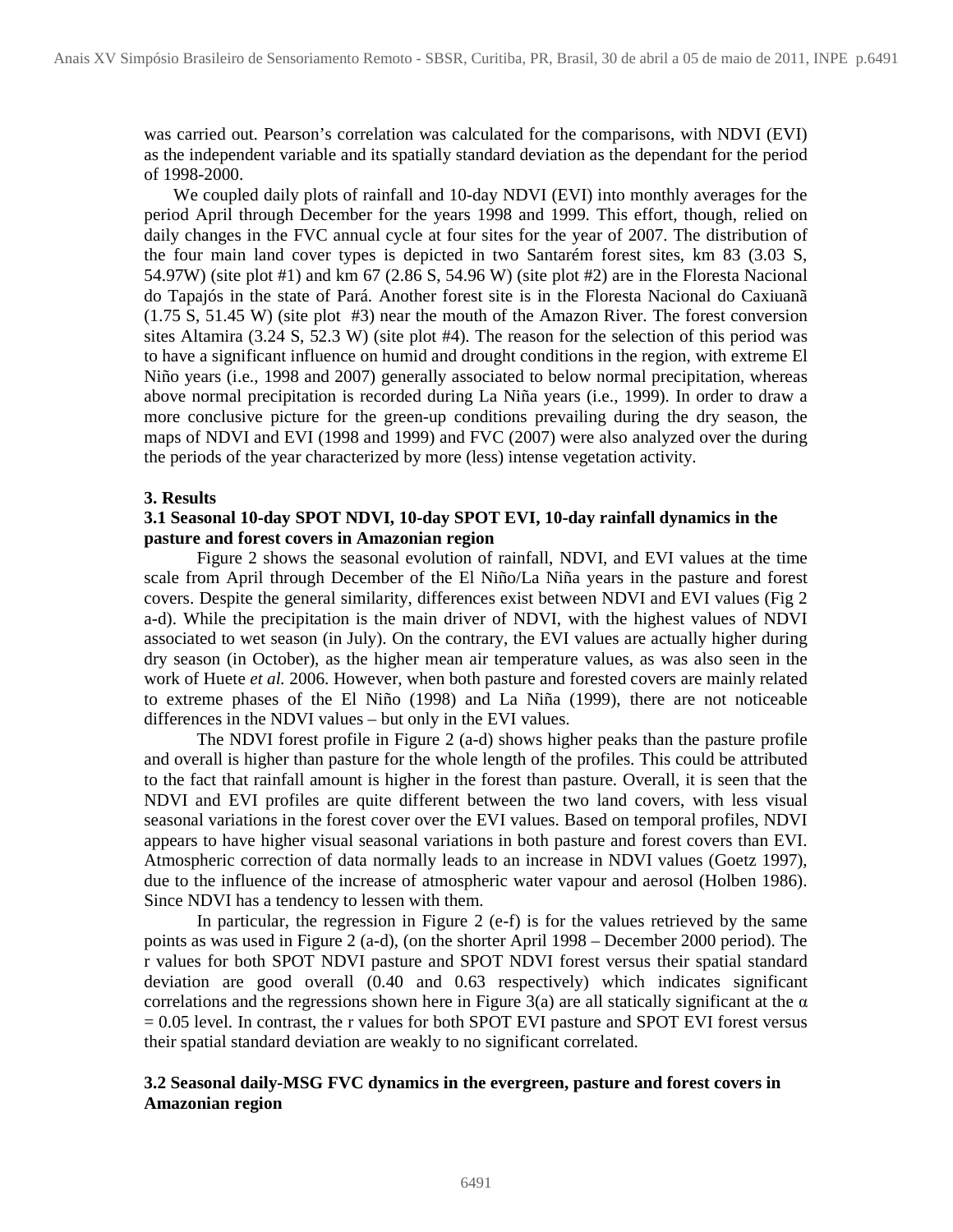The four key eco-LBA research sites of the Amazon evergreen-forests are shown in figure 3. These sites were depicted by same points as were used to Huete *et al.* (2006). The "Bezier smoother" was applied to the daily MSG FVC time series. The daily FVC forest profiles for the four sites peak in July-August, with high visual seasonal fluctuations over the year of 2007. These peaks in FVC profiles coincide with the peak of dry season. Some sections of the FVC profiles have concurrent sudden drops, particularly, around April and October. It is probable that both cloud masks and atmospheric correction of data used in generating the FVC product were not able to mask and to correct very thin cloud cover that occurred during these months. The pixel size of the MSG data is relatively coarse (higher than 3km) so the pixels in forested areas represent a mixture of forests.

Figure 4 displays the daily FVC profiles, over the year of 2007, of the pasture and forest covers. The daily oscillations for the two covers are broadly similar results represented in one major peak of FVC values during April through August. A couple of troughs in the FVC profiles (like around October and December) may be due to thin cloud cover, otherwise cannot be explained. Overall, MSG behavior is broadly similar to that depicted by the SPOT NDVI profiles (Fig. 2a and 2b); however seasonal variations of MSG FVC are higher than SPOT NDVI.



Figure 2. Comparison of10-day rainfall, 10 day SPOT NDVI and 10-day SPOT EVI temporal profiles for pasture and forest land covers (a, b, c, d). Scatterplots for 10-day (NDVI, EVI) versus their spatially standard deviation for pasture and forest land covers (e, f).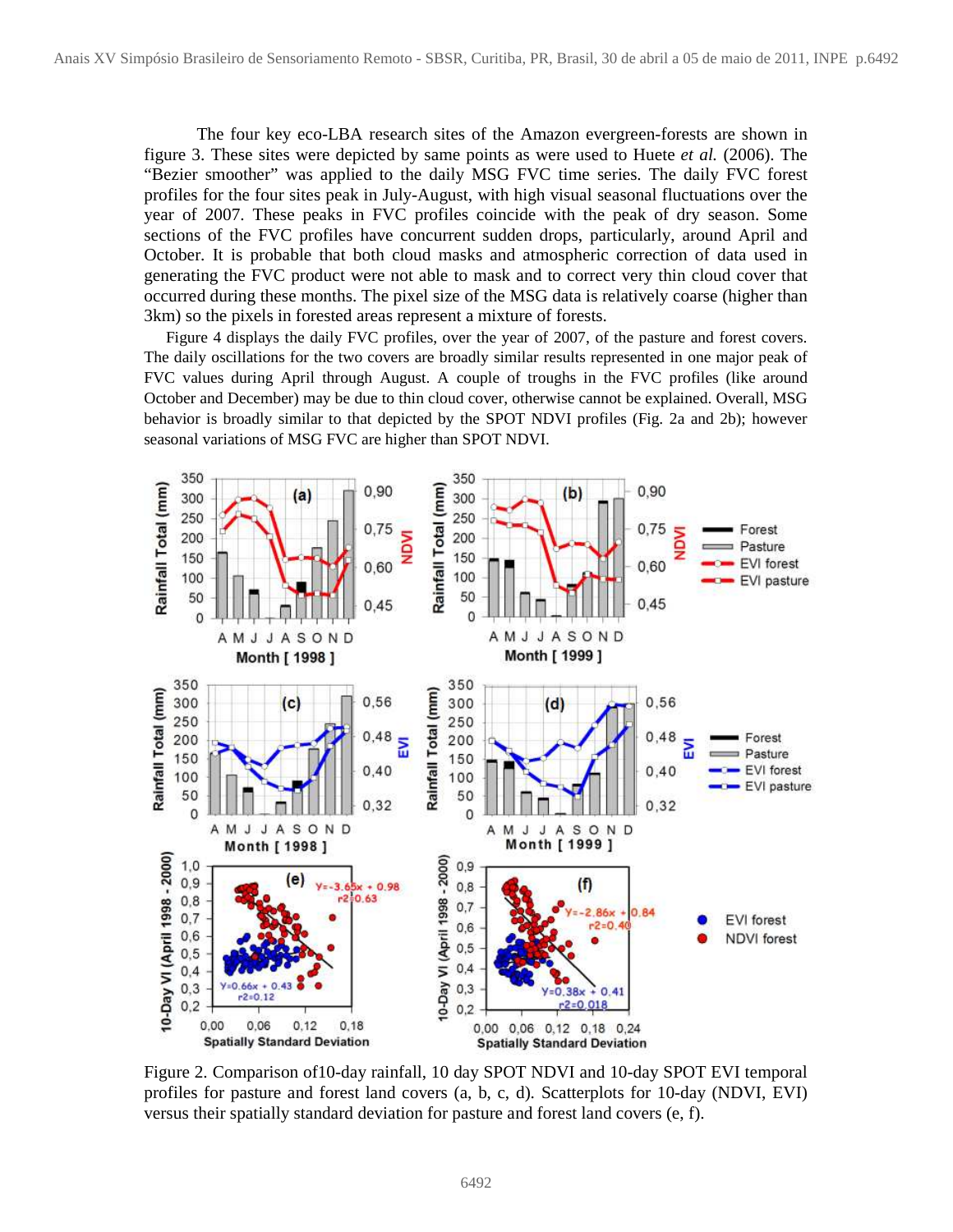

Figure 3. Temporal profile graphs of daily MSG FVC for pasture and forest covers. Two Santarém forest sites (#**1**) and (#**2**) are in the Floresta Nacional do Tapajós in the state of Pará. Another forest site is in the Floresta Nacional do Caxiuanã (#**3**) near the mouth of the Amazon River. The forest conversion sites Altamira (#**4**).



Figure 4. Daily MSG FVC profiles for both pasture (a) and forest (b) over the year of 2007. The climate conditions in terms of both minimum and maximum air temperature (c) located at pasture (10.45°S, 62.22° W) and the forest (10.09°S, 61.55°W).

### **3.2 Spatial patterns of SPOT NDVI, SPOT EVI and MSG FVC over a selected window in the Amazonian region**

Figure 5 displays the spatial patterns, over a selected window of South America, of both 10 day SPOT NDVI and 10-day SPOT EVI for the months following springers with El Niño (1998) and La Niña (1999) years (from 21-30<sup>th</sup> September). Results show a large spatial diversity in the influence of both El Niño and La Niña events on the vegetation indices throughout the Amazonian region. The main difference is that SPOT EVI appears more sensitive to photosynthetic activity than SPOT NDVI data, but reversely, SPOT NDVI appears more sensitive to drought conditions than SPOT EVI data. The pattern of the El Niño impact on the SPOT NDVI data is clearly apparent with an East-West gradient. Contrasting with these figures, the spatial signature MSG SEVIRI FVC of the dry and the humid conditions affecting the vegetation activity for the year 2007 can be observed in Figure 6 (a selected window of the Amazonian region), suggesting that increasing temperatures (dry season) may lead to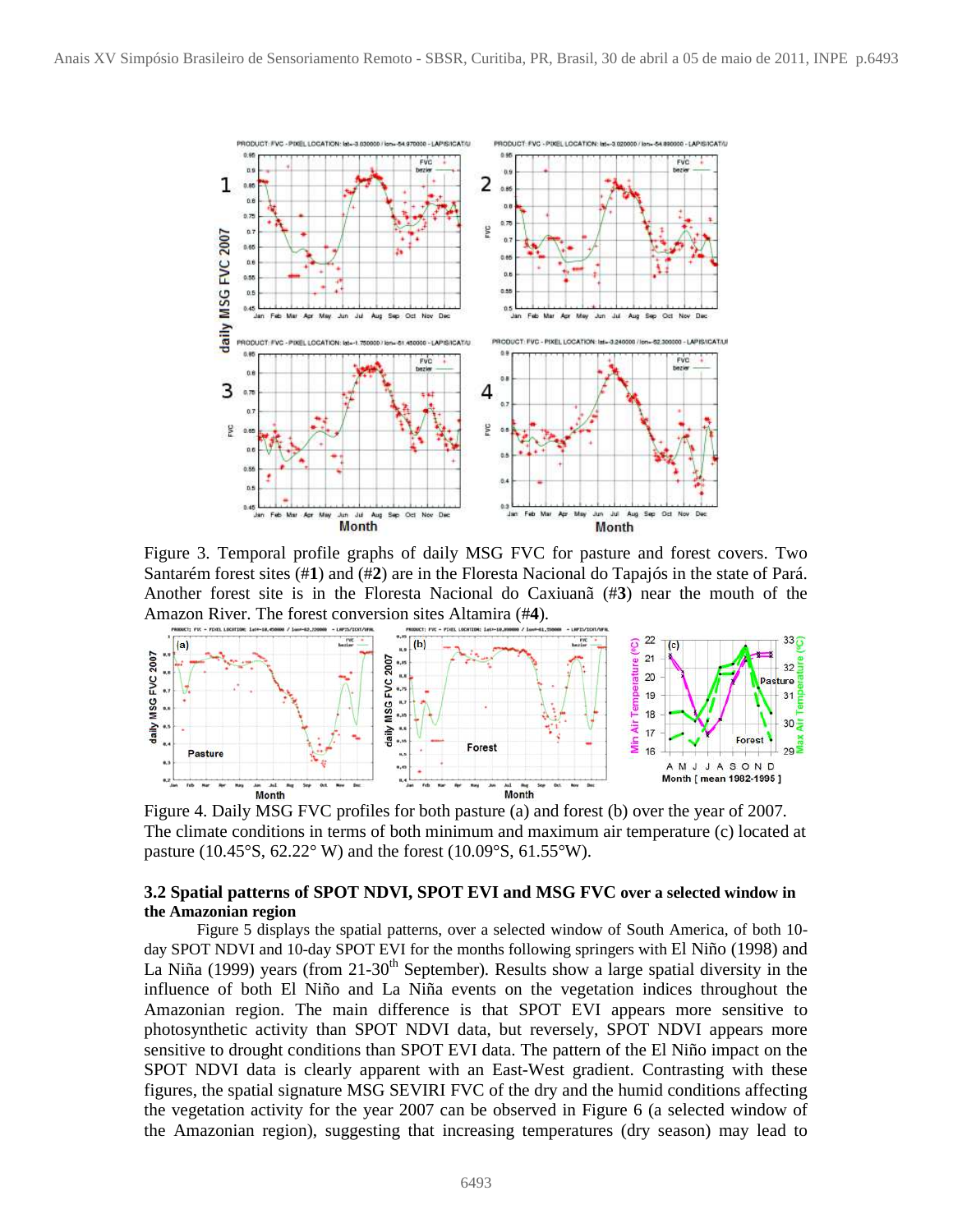increased vegetation development. This pattern is apparently characteristic of the mid to high latitudes of the Northern Hemisphere. Although resulting from a daily basis, the image is still affected by cloud contaminated pixels. This is the case in the dry season, as suggested at Figure 3. September (21 - 30th) 1998 EVI



September (21 - 30th) 1999 NDVI<br>Figure 5. Spatial patterns of both SPOT NDVI and SPOT EVI from 21-30<sup>th</sup> September of both 1998 (El Niño) and 1999 (La Niña) years over a selected window of South America.



Figure 6. Spatial patterns of MSG FVC MSG SEVIRI FVC of the dry and the humid conditions of the year of 2007.